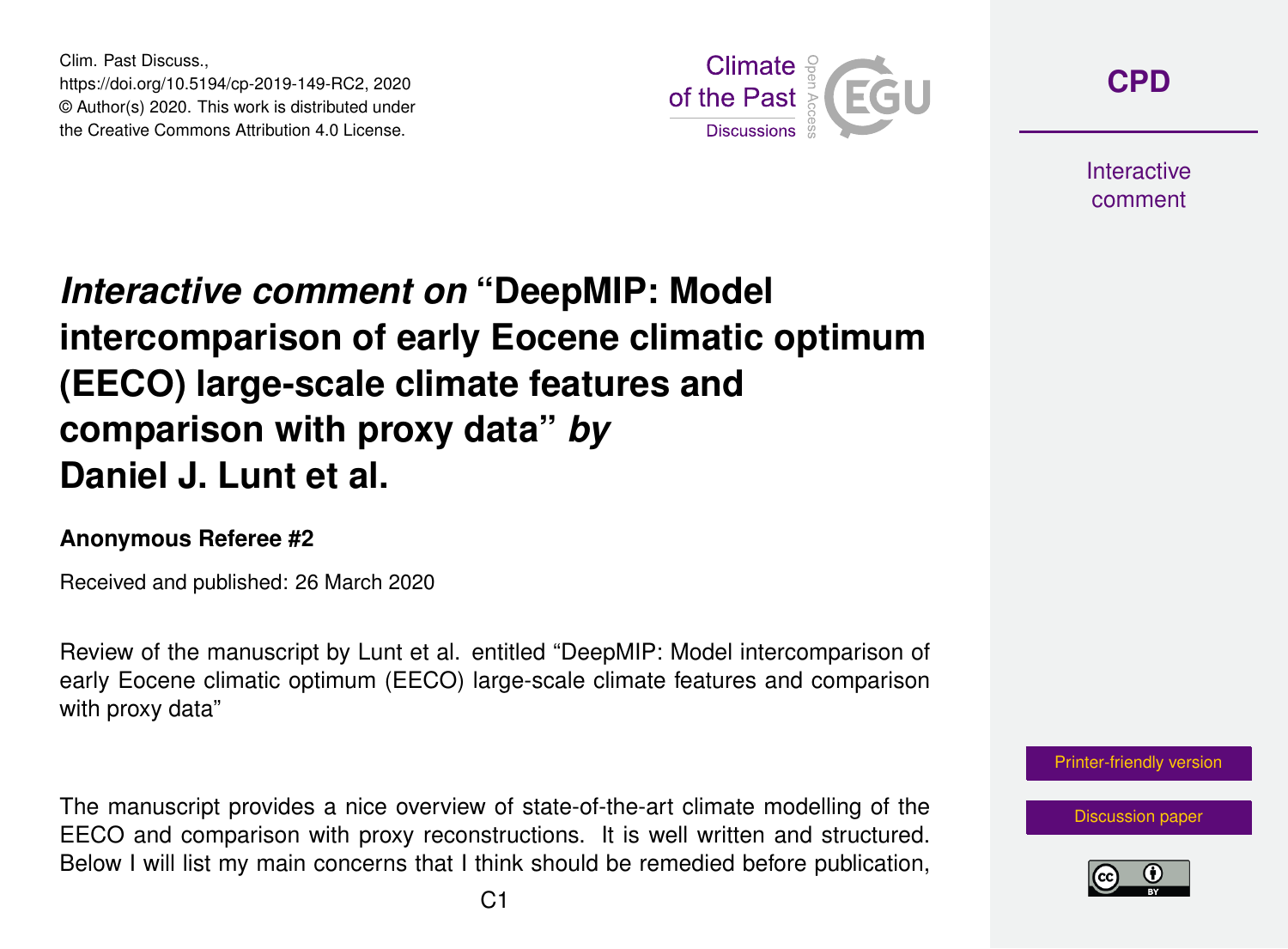Main comments:

The interval that is given for reconstructed CO2 concentrations is 900-2500ppm (95To circumvent this issue, a methodology is applied to estimate the simulated temperature response at CO2 values that have not actually been simulated, an interesting idea. However, extrapolating too far outside of the range of simulated CO2 concentrations is difficult because of the possible non-linear relationships in the models, as clearly explained in the manuscript. For this reason, the authors limit the amount of extrapolation, introducing quite some ambiguity. In turn this leads to the situation that even using this extrapolation method, most models cannot estimate the 'best' CO2 value, only a 'minimum estimate' as the authors call it. However, in the remainder of the results section these simulations are presented as 'tuned to best fit the SST proxy data', which I find misleading. Moreover, using these extrapolations as if they where actual fully coupled climate simulations and compare them with site specific SST records, as is done for the southwest Pacific, New Zealand and Australia, really seems a bridge too far for me. This seems to be acknowledge by the authors in the subsequent analysis that they present on lines 431-440, however, still the regional model-data 'mismatches' are presented and even listed in the abstract and conclusion section. Please clarify the validity of this approach and the 'weight' that seems to be given to these regional model-data comparisons.

**[CPD](https://www.clim-past-discuss.net/)**

**Interactive** comment

[Printer-friendly version](https://www.clim-past-discuss.net/cp-2019-149/cp-2019-149-RC2-print.pdf)

[Discussion paper](https://www.clim-past-discuss.net/cp-2019-149)

Minor comments:

What is the reason that simulations with higher CO2 levels are often not per-

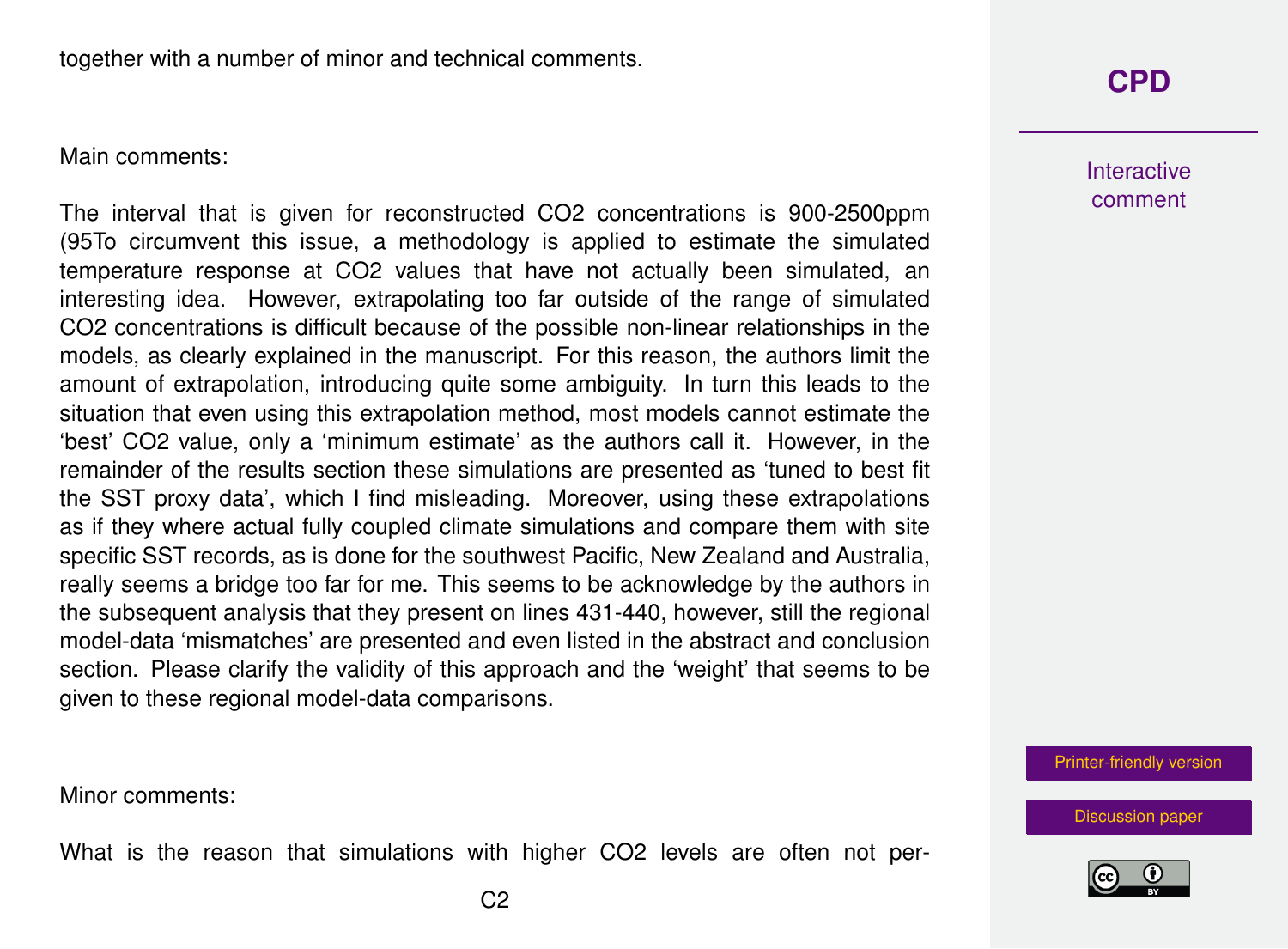formed? For some models it is mentioned that they become unstable for such high CO2 levels and if this is a general problem, it seems that this is worth mentioning.

Lines 20-21: 'equivalent models' is a somewhat vague term that could hide the fact that only 1 out of 7 models is used in CMIP6 and only 3 out of 7 in CMIP5, the other four models are CMIP3. This should me mentioned more clearly.

Lines 70-72: Similar to the comment above, you mention that many of the currentgeneration models include improved treatment of cloud processes, however, most of the models that are used are not current-generation models. Please clarify.

Lines 452-255: These are again the minimum CO2 levels estimated from the models, not the 'best' ones? Please clarify.

Line 461: Uncertainty in the reconstructed CO2 concentrations is only one of the reasons to apply interpolation and extrapolation of the model results, just as important or perhaps even the most important reason is that only four simulations with appropriate CO2 levels are available (from a total of only three different models out of seven).

Lines 463-467: CESM and GFDL are also the only two models that did high CO2 simulations (6x and 9x), with 6x being close to the middle of the estimate CO2 range of 900-2500ppm. The only other simulation that is within this range (NorESM with 4x CO2) is at the lower end of this range. So it seems that this is a must simpler explanation for why CESM and GFDL are the 'best' models, without the need for a statement about the implemented modified aerosol schemes.

Technical comments:

Line 224: "step-wise using", word missing?

Line 346: correct "abd"

**[CPD](https://www.clim-past-discuss.net/)**

**Interactive** comment

[Printer-friendly version](https://www.clim-past-discuss.net/cp-2019-149/cp-2019-149-RC2-print.pdf)

[Discussion paper](https://www.clim-past-discuss.net/cp-2019-149)